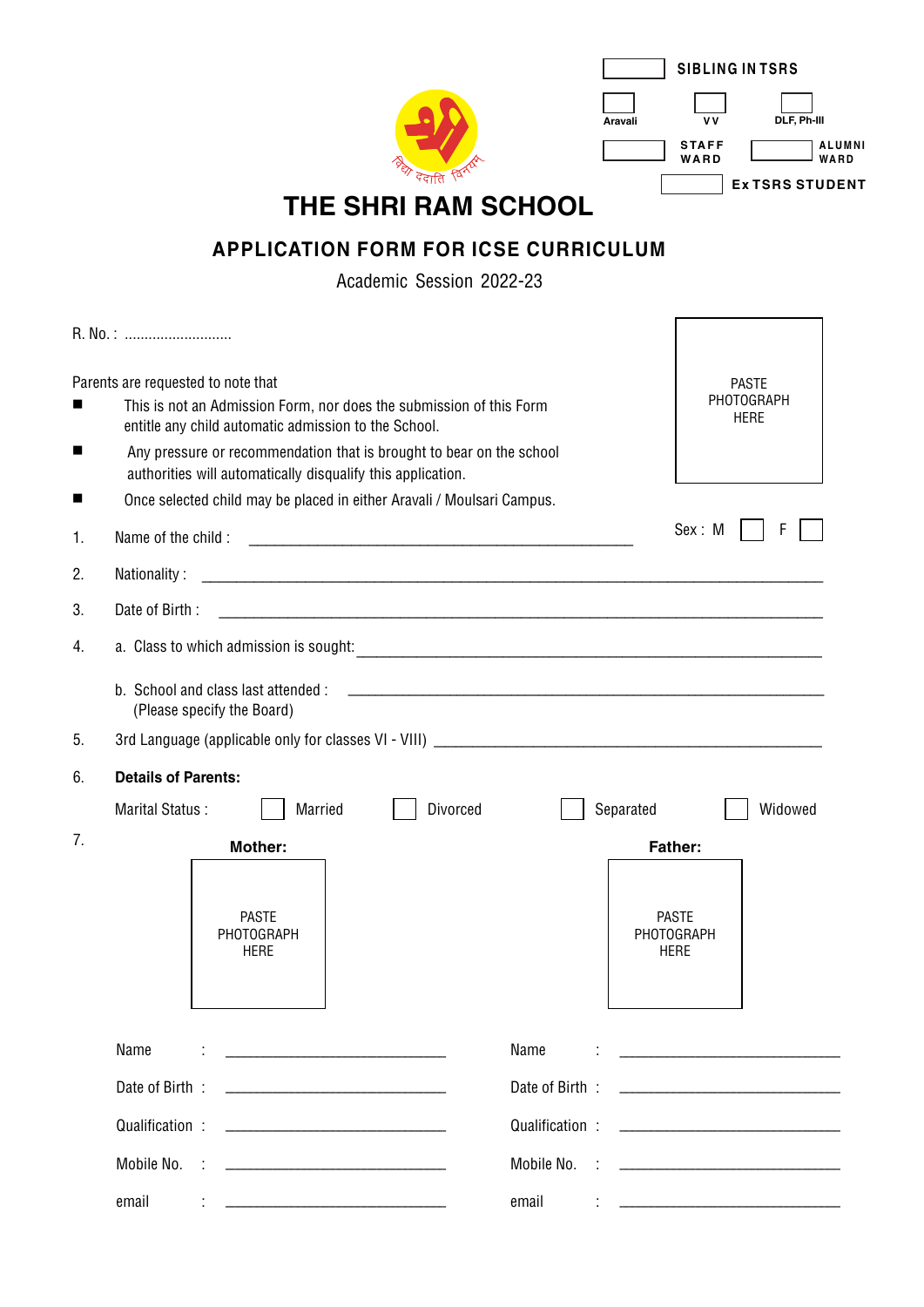|                | <b>Mother:</b><br>Please specify the following:                                                                                                                                                                                                                                                      |     | <b>Father:</b><br>Please specify the following: |                                     |  |  |  |  |
|----------------|------------------------------------------------------------------------------------------------------------------------------------------------------------------------------------------------------------------------------------------------------------------------------------------------------|-----|-------------------------------------------------|-------------------------------------|--|--|--|--|
|                |                                                                                                                                                                                                                                                                                                      |     |                                                 |                                     |  |  |  |  |
|                |                                                                                                                                                                                                                                                                                                      |     |                                                 |                                     |  |  |  |  |
|                |                                                                                                                                                                                                                                                                                                      |     |                                                 |                                     |  |  |  |  |
|                | (if applicable)                                                                                                                                                                                                                                                                                      |     | (if applicable)                                 |                                     |  |  |  |  |
| 8.             |                                                                                                                                                                                                                                                                                                      |     |                                                 |                                     |  |  |  |  |
| 9.             |                                                                                                                                                                                                                                                                                                      |     |                                                 |                                     |  |  |  |  |
| 10.            | a.                                                                                                                                                                                                                                                                                                   |     |                                                 |                                     |  |  |  |  |
|                | b.                                                                                                                                                                                                                                                                                                   |     |                                                 |                                     |  |  |  |  |
| 11.            | Details of sisters and brothers in chronological order including the applicant.                                                                                                                                                                                                                      |     |                                                 |                                     |  |  |  |  |
|                | Name<br>Age                                                                                                                                                                                                                                                                                          | M/F | School                                          | Class/Sec.                          |  |  |  |  |
| a.             |                                                                                                                                                                                                                                                                                                      |     |                                                 |                                     |  |  |  |  |
| b.             |                                                                                                                                                                                                                                                                                                      |     |                                                 |                                     |  |  |  |  |
| C.             |                                                                                                                                                                                                                                                                                                      |     |                                                 |                                     |  |  |  |  |
| 12.            | a. If the child is adopted, please tick box:                                                                                                                                                                                                                                                         |     |                                                 |                                     |  |  |  |  |
|                | b. If the child has any special needs, please tick box:                                                                                                                                                                                                                                              |     |                                                 |                                     |  |  |  |  |
|                | c. have you applied to The Shri Ram School, Vasant Vihar, Moulsari Campus, Ph-III / Aravali, Ph-IV prior to                                                                                                                                                                                          |     |                                                 |                                     |  |  |  |  |
|                | (If yes, please give details) example and the set of the set of the set of the set of the set of the set of the set of the set of the set of the set of the set of the set of the set of the set of the set of the set of the                                                                        |     |                                                 |                                     |  |  |  |  |
| Staff.         | This is to certify that the facts given by me on the application form are true. I understand that if any part of it is found to be false,<br>this application will be cancelled. I also accept that filling the application form does not ensure a meeting with the Director and                     |     |                                                 |                                     |  |  |  |  |
| Date:          |                                                                                                                                                                                                                                                                                                      |     |                                                 | Signature of Mother/Father/Guardian |  |  |  |  |
|                | Please note the following:                                                                                                                                                                                                                                                                           |     |                                                 |                                     |  |  |  |  |
| a.<br>b.<br>C. | 1. This form must be accompanied by:<br>One photocopy of the original Municipal Birth Certificate.<br>One recent passport size photograph of the child pasted in the space provided.<br>Proof of Residence of the Parent : A Photocopy of the Electoral Card/Passport/Driving Licence/Telephone Bill |     |                                                 |                                     |  |  |  |  |

- Lease Agreement /Aadhaar Card.
- d. Photocopy of the Aadhaar Card of the child if applying to Senior School ((VI to XII).
- e. Copy of adoption deed in case the child is adopted.
- 2. Please do not attach any other annexures.
- 3. Medical information document in case the child has any special needs.
- 4. All bus routes will be at the discretion of the school authorities. The school may discontinue or change the bus service to any area if there are sufficient reasons for this.
- 5. Parent are expected to come for bus duty.